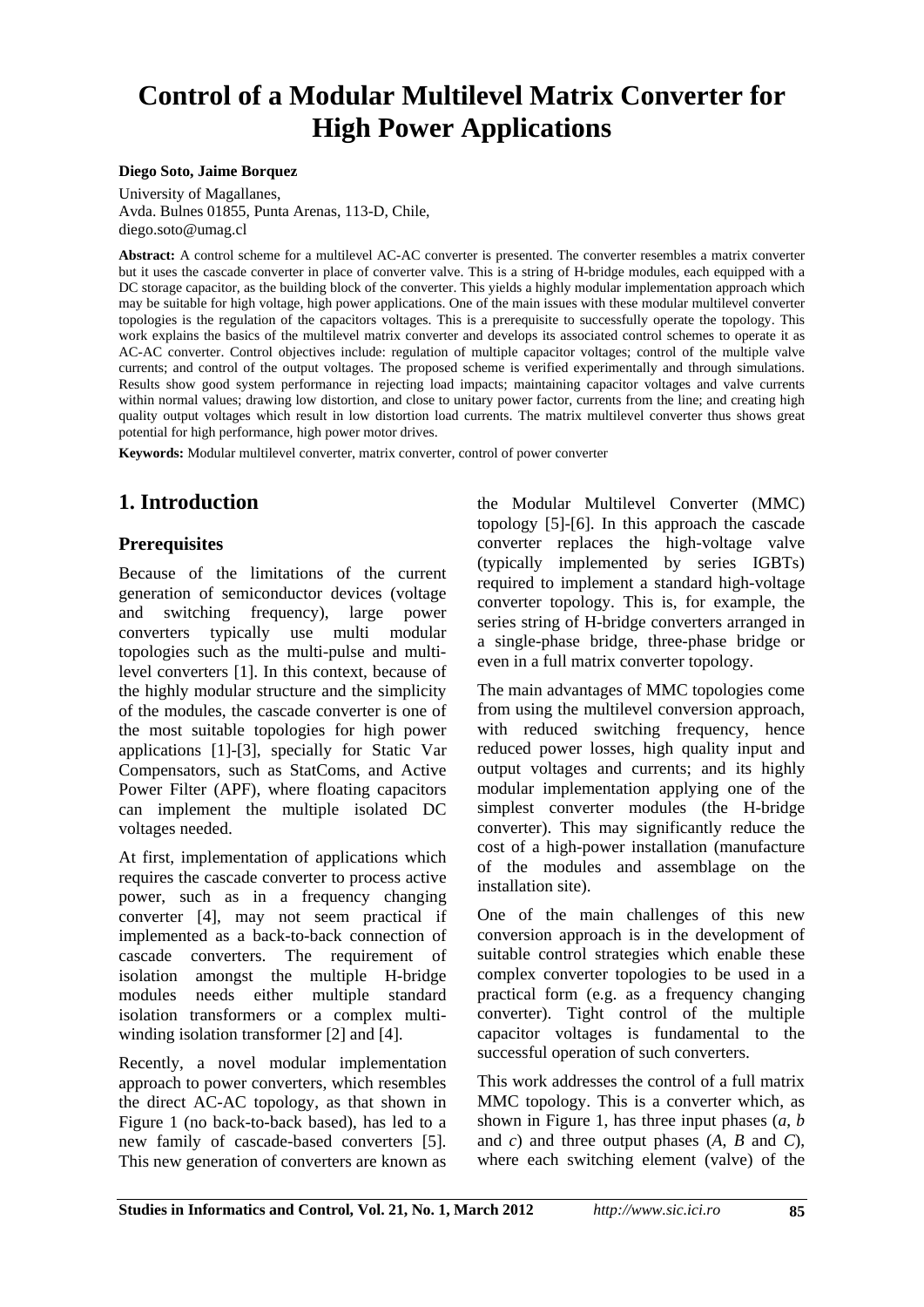matrix is a multilevel cascade converter. In particular, this manuscript develops a suitable control scheme to operate the converter of Figure 1 as a high performance AC-AC converter, capable of fast changing the amplitude, frequency and phase of the output voltages. This requires fast control of the valve currents, regulation of all of the capacitor voltages and fast control of the output voltages (to rapidly force the load currents, e.g. a motor). The remainder of this paper is organised as follows: Section 2 describes the basic operation of the cascade matrix converter; section 3 develops a dynamic model of the converter and develops the required control strategies, with emphasis on the regulation of capacitor voltages; and finally section 4 presents experimental and simulation results which demonstrate the performance of the converter to load impact.

#### **2. Principle of Operation of the Converter**

Figure 2 shows one section of the converter of Figure 1. The converter of Figure 2 uses two H-Bridge modules per valve. Clearly, the number of modules can be increased to increase the voltage rating, hence power, of the converter. The converter of Figure 2 implements a matrix converter which has three inputs and one output (3×1 matrix converter, e.g. a matrix converter involving the input phases *a*, *b*, *c* and the output phase *A*). This will be used to explain the operation of the full matrix converter and to develop its associated control system. The operation and control of the other two 3×1 matrix converters, which forms the  $3\times3$  matrix converter, are similar to the one which is used as example case. The analysis which follows neglects the effect of switching of the power devices (voltages and currents do not contain high frequency ripple components due to the switching). The inductors in series with the valves are interface reactors, and like in a StatCom, are required to reduce the ripple current due to the switching. Compared to the valve voltage, the inductor voltage is small; and therefore can be neglected. Note that the DC side of each H-Bridge module in the valve is not connected to a power supply, or a load, so that it could be able to source/sink power to/from the AC side. Therefore, as in a StatCom, neglecting the converter losses, each valve is constraint to zero active power exchange with the rest of the system, otherwise capacitor voltages diverge (DC link voltage imbalance).



**Figure 1** Cascade matrix converter



**Figure 2.** A 3×1 matrix converter (one phase of the full matrix converter).

As seen in Figure 2, each valve is placed between a particular input and particular output of the converter. Therefore, to output a given converter voltage, the multilevel converters (valves) of Figure 2, are required to produce the voltage difference between the corresponding input and output terminal (e.g.  $v_a = v_{1a} + v_{2a} = v_{sa} - v_o$ ). If capacitor voltages are sufficiently high, any voltage demand, within converter ratings, can be set using a suitable modulation strategy (e.g. multilevel PWM based modulation strategies). To maintain capacitor voltages stable, assuming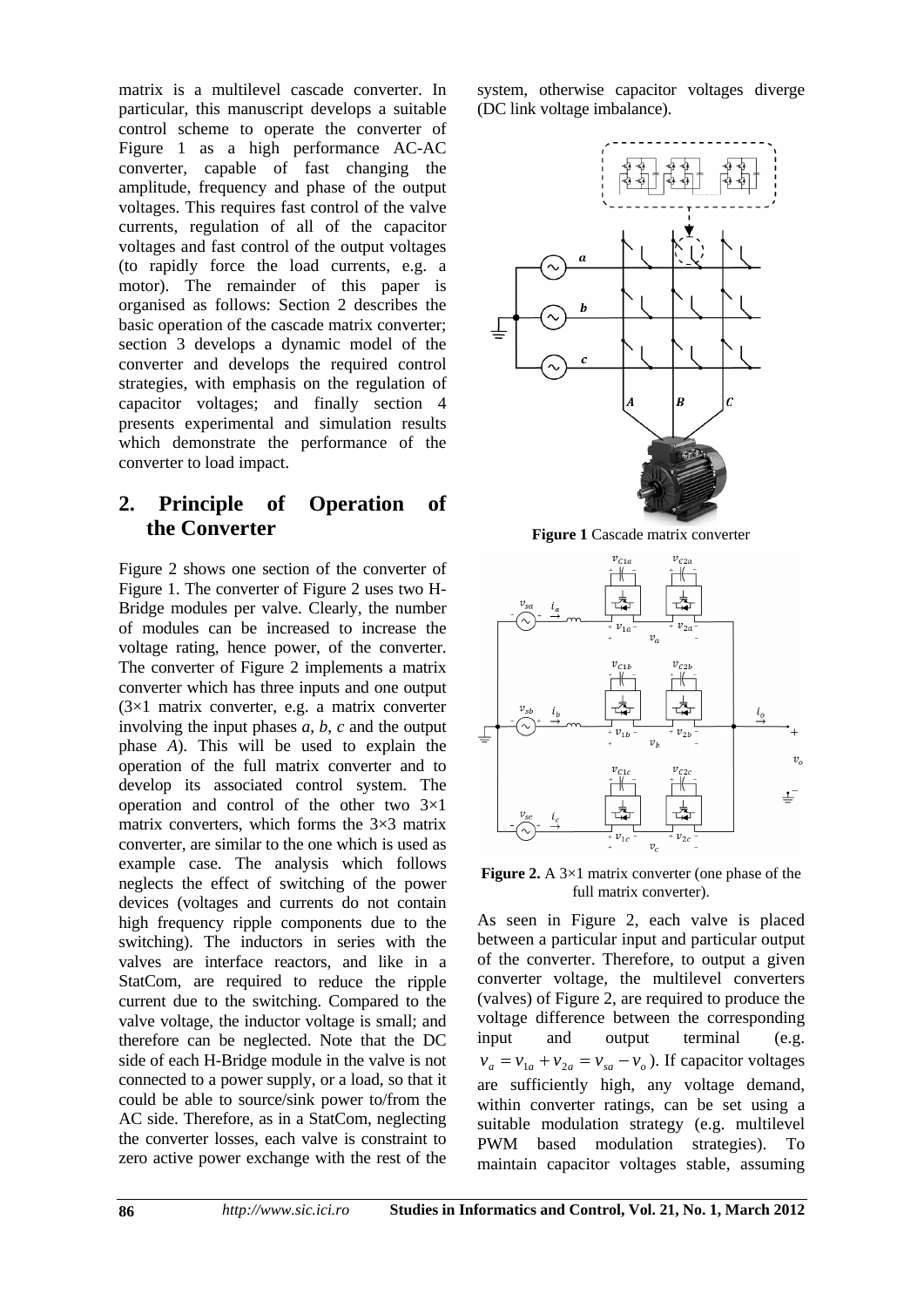well balanced capacitor voltages, the active power exchanged by each valve with the system is required to be zero. In general, the valve voltage and valve current contain two frequency components, one at the input frequency  $(\omega)$  and the other at the output frequency  $(\omega_a)$ , assumed to be different to the input frequency (frequency changing). It can be shown that the mean power of a valve is given by (1).

$$
P_{val} = \frac{1}{2} \left( V_{s_{val}} I_{s_{val}} - V_{o_{val}} I_{o_{val}} \right)
$$
 (1)

Where  $V_{s \text{val}}$  is the amplitude of the voltage component at the input frequency and  $I_{s \text{val}}$  is the amplitude of the current component which is in phase with the input voltage. Similarly,  $V_{\text{o}}$   $_{\text{val}}$  is the amplitude of the valve voltage at the output frequency, and  $I_{\rho \text{val}}$  is the amplitude of current component in phase with the output voltage. The active power due to the voltage and current components which are at the input frequency should balance the active power due to the voltage and current components which are at the output frequency, i.e.  $P_{val} = 0 \rightarrow V_{s_{val}} I_{s_{val}} = V_{o_{val}} I_{o_{val}}$ . In this scheme balance of the active power is achieved by a control system which adjusts the amplitude of the input current in according to the deviation of the capacitor voltages with respect to its reference value (DC link voltage regulation sub-system). It is anticipated that the balance between the input and output power is achieved by adjusting the amplitude of the positive sequence component which is in phase with the input voltages; whereas the unbalance amongst the stored energy in the valves (stored in the capacitors of the valve) are corrected exchanging energy amongst the various valves without affecting the balance between the input and output power. This is accomplished by adjusting the negative sequence components of the input current (the in phase and quadrature negative sequence components).

#### **3. Control Strategy**

This section develops the control strategies to: 1) regulate the capacitor voltages of each valve; 2) force the valve currents; and 3) set the output voltage. To this end, a simplified dynamic model of the converter is developed next. For simplicity dynamics of capacitor voltages is expressed in terms of the stored energy in the capacitor instead of the capacitor voltage itself. Further, it is assumed that each valve current closely follows its respective reference, as dictated by the corresponding DC capacitor voltage controller. Therefore, dynamics of the valve current can be neglected. In this particular application the valve current is forced by a dead-beat controller [7]. The dynamics of the stored energy in the capacitor of an H-bridge module is given in (2). Neglecting the losses, (2) represents the balance between the instantaneous AC-side and DC-side power of the module.

$$
\frac{dW}{dt} = p = v \, i \tag{2}
$$

Where  $\nu$  is the AC-side voltage of the Hbridge module, *i* is the current which flows through this module and *W* is the stored energy in the DC storage capacitor.

Considering the voltages and currents of Figure 2, the dynamics of capacitors is given in (3).

$$
\frac{dW_{1a}}{dt} = v_{1a} \quad i_a \qquad \qquad \frac{dW_{2a}}{dt} = v_{2a} \quad i_a
$$
\n
$$
\frac{dW_{1b}}{dt} = v_{1b} \quad i_b \qquad \qquad \frac{dW_{2b}}{dt} = v_{2b} \quad i_b \qquad (3)
$$
\n
$$
\frac{dW_{1c}}{dt} = u_{1b} \quad i_b \qquad \qquad \frac{dW_{2b}}{dt} = u_{2b} \quad i_b \qquad (4)
$$

$$
\frac{dW_{1c}}{dt} = v_{1c} \dot{i}_c \qquad \qquad \frac{dW_{2c}}{dt} = v_{2c} \dot{i}_c
$$

An increase in the capacitor voltage requires the H-bridge module to draw energy, hence power, from the rest of the system and deliver it to the capacitor; and vice-versa to reduce the capacitor voltage. This can be achieved by manipulating either the H-bridge module voltage or current, or both.

Like in a cascade StatCom, control of capacitor voltages in each particular valve can be described as two control objectives which can be decoupled [8].

- 1. Regulation of the sum of the capacitor voltages, hence total stored energy, of the valve.
- 2. Equalisation of the capacitor voltages of the valve (typically known as balancing of the capacitor voltages).

Using (3), the total stored energy on each valve (e.g.  $W_a = W_{1a} + W_{2a}$ , for phase *a*), and the unbalance amongst the stored energy in the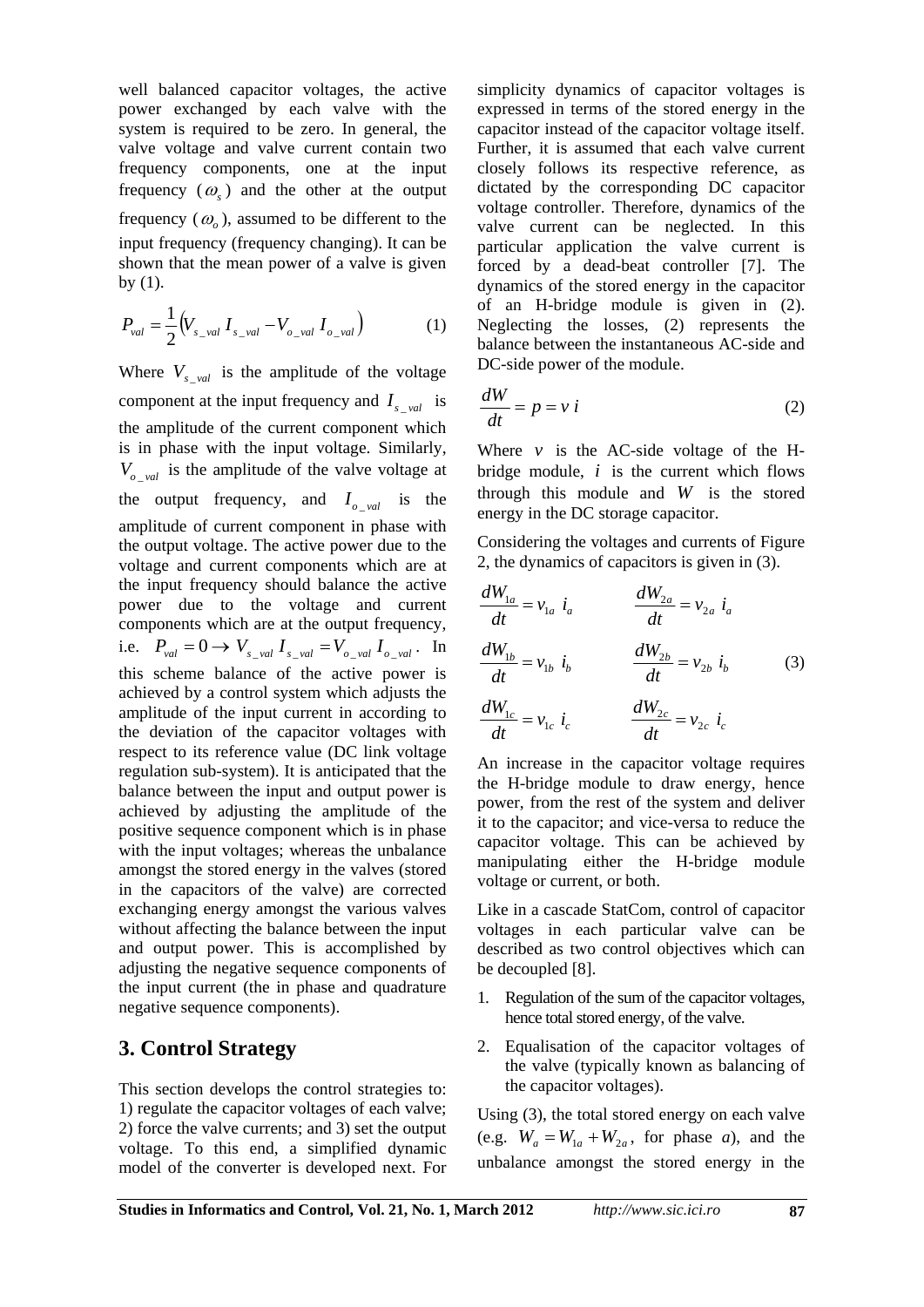modules of the valve ( $\Delta W_a = W_{1a} - W_{2a}$ ) are given in (4).

$$
\frac{dW_a}{dt} = (v_{sa} - v_o)i_a
$$
\n
$$
\frac{dW_b}{dt} = (v_{sb} - v_o)i_b
$$
\n
$$
\frac{dW_c}{dt} = (v_{sc} - v_o)i_c
$$
\n
$$
\frac{d\Delta W_a}{dt} = (v_{1a} - v_{2a})i_a
$$
\n
$$
\frac{d\Delta W_b}{dt} = (v_{1b} - v_{2b})i_b
$$
\n
$$
\frac{d\Delta W_c}{dt} = (v_{1c} - v_{2c})i_c
$$

One of the main issues of the proposed converter is the control of the total capacitor voltage of each valve. Like in a cascade StatCom, equalisation of the multiple capacitor voltages in each valve can be achieved by injecting, on each H-bridge module, a small voltage component which is in-phase/anti-phase with the valve current [8]. By doing so, equalisation of capacitor voltages is decoupled from the regulation of the total capacitor voltage. This reduces the order of the dynamics of the modular multilevel converter from a very high order system to a low order system, but still far more complex than that of a standard converter which uses a single DC storage capacitor. Note that a high voltage converter will typically require hundreds of H-bridge modules.

In developing the control scheme of the total capacitor voltage of the valves, only the first three equations of (4) are required. This is a third order system and its associated control sub-system can be approached as a problem of regulating the total stored energy in the converter of Figure 2, this is the three valves; and balancing the stored energy amongst the three valves. It can be shown that using the state variables in (5), the dynamic of the total stored energy in the valves can be expressed as given in (6).

$$
W_T = W_a + W_b + W_c
$$
  
\n
$$
W_{\alpha} = W_a - \frac{1}{2}W_b - \frac{1}{2}W_c
$$
  
\n
$$
W_{\beta} = W_b - W_c
$$
\n(5)

$$
\frac{dW_T}{dt} = \frac{3}{2} V_s I_T
$$
  
\n
$$
\frac{dW_\alpha}{dt} = \frac{3}{4} V_s I_\alpha
$$
  
\n
$$
\frac{dW_\beta}{dt} = \frac{\sqrt{3}}{2} V_s I_\beta
$$
\n(6)

Where  $V_s$  is the amplitude of the input voltage,  $I<sub>T</sub>$  is the amplitude of the positive sequence component in phase with the input voltage of phase  $a, I_{\alpha}$  is the amplitude of the negative sequence component in phase with phase *a*, and  $I<sub>g</sub>$  is the amplitude of the negative sequence component in quadrature to phase *a*.

Assuming that capacitor voltages are close to its reference voltage (nominal DC voltage),  $v_{C1a} = v_{C2a} = v_{C1b} = v_{C2b} = v_{C1c} = v_{C2c} \approx V_C$ , the dynamic of capacitor voltages is given by (7).

$$
\frac{dV_T}{dt} = \frac{3V_s}{2CV_C} I_T
$$
  
\n
$$
\frac{dV_\alpha}{dt} = \frac{3V_s}{4CV_C} I_\alpha
$$
  
\n
$$
\frac{dV_\beta}{dt} = \frac{\sqrt{3}V_s}{2CV_C} I_\beta
$$
\n(7)

Where *C* is the capacitance of the DC capacitor of the H-bridge module, assumed equal for all modules, and  $V_c$  is the nominal DC voltage of the module.

From (7), it follows that the total capacitor voltage can be controlled by injecting an inphase-positive sequence current; whereas the unbalance between the total capacitor voltage of valve *a* and valve *b* and *c* (*b*-*c* as a pair) can be controlled by injecting an in-phase-negative sequence component; and unbalance between the total capacitor voltage of valve *b* and valve *c* can be controlled by injecting an inquadrature-negative sequence current. This implements a decoupled control scheme of the total capacitor voltages but in the form of an overall capacitor voltage and two voltage deviations. Note that (7) represents three independent (decoupled) first order systems, therefore, their corresponding controllers can design in a separate way.

Figure 3 shows a simplified block diagram of the control system which regulates the total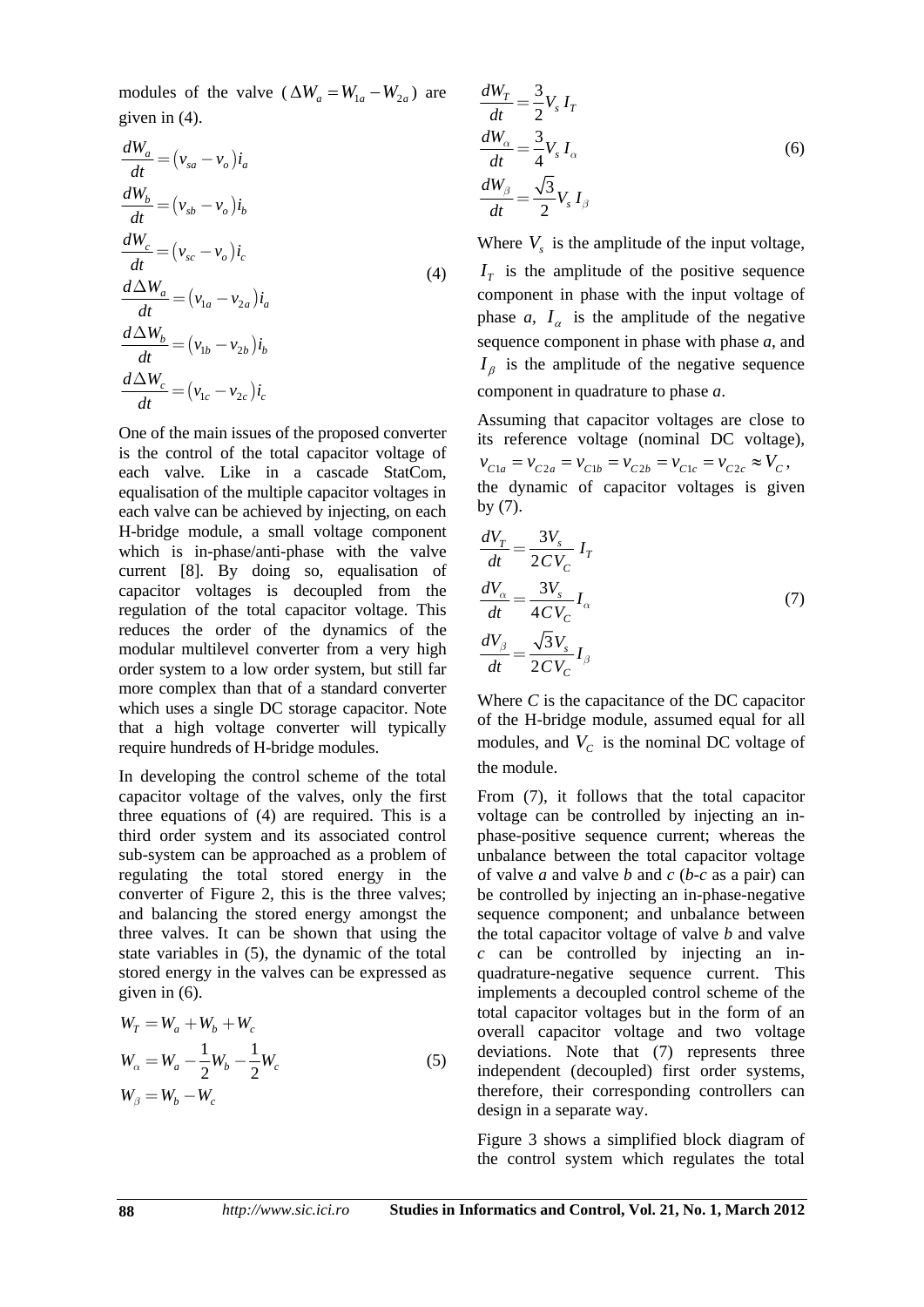capacitor voltage of the three valves. The capacitor voltages of each valve are first summed, to calculate the total capacitor voltage of each valve, and then transformed according to (5) and fed back into the PI controllers which, according to the voltage error, set the amplitude of the various components of the input current (positive in-phase and negative in-phase and in-quadrature). The outputs of the PI controller are multiplied by sinusoidal signals of unitary amplitude, and of the appropriate phase and sequence, to shape the control actions into sinusoidal reference currents, as given in (8).

$$
\begin{aligned}\ni_a^* &= I_T \, u_a - I_\alpha \, u_a + I_\beta \left( u_b - u_c \right) + i_o \, / \, 3 \\
i_b^* &= I_T \, u_b - I_\alpha \, u_c - I_\beta \left( u_b - u_c \right) \, / \, 2 + i_o \, / \, 3\n\end{aligned}\n\tag{8}
$$

Where  $u_a$ ,  $u_b$  and  $u_c$  are sinusoidal signals of unitary amplitude in phase with the input voltage of phase *a*, *b* and *c*, respectively.

with

$$
I_{T_{total}} = I_{TA} + I_{TB} + I_{TC}
$$
  
\n
$$
I_{\alpha_{total}} = I_{\alpha A} + I_{\alpha B} + I_{\alpha C}
$$
  
\n
$$
I_{\beta_{total}} = I_{\beta A} + I_{\beta B} + I_{\beta C}
$$

Where  $I_{TA}$ ,  $I_{TB}$  and  $I_{TC}$  are, respectively, the amplitude of the positive sequence current set by the capacitor voltage controller of phase *A*, *B* and *C*. Similarly,  $I_{\alpha A}$ ,  $I_{\alpha B}$  and  $I_{\alpha C}$  are the amplitude of the in-phase negative sequence current set by the capacitor voltage controllers; and  $I_{BA}$ ,  $I_{BB}$  and  $I_{BC}$  are the amplitude of the in-quadrature negative sequence current set by the capacitor voltage controllers.

In (9),  $i_{oA}$ ,  $i_{oB}$  and  $i_{oC}$  are, respectively, the current of the output phase *A*, *B* and *C*. Note that these currents are fed forward as reference



**Figure 3.** A simplified control system block diagram for the converter of Figure 2.

As mentioned in section 2, the control scheme described above applies to a section of the of the full matrix converter. Three controllers similar to that in Figure 3 are required to control the full matrix converter. The reference currents in (8) represent the contribution of one of the output phases to each of the input phase currents. Therefore, assuming perfect tracking of the reference currents, the total input phase currents (considering the three controllers) are given in (9).

$$
i_{a} = I_{T_{total}} u_{a} I_{\alpha_{total}} u_{a} +
$$
  
\n
$$
I_{\beta_{total}} (u_{b} - u_{c}) + (i_{oA} + i_{oB} + i_{oC}) / 3
$$
  
\n
$$
i_{b} = I_{T_{total}} u_{b} - I_{\alpha_{total}} u_{c} -
$$
  
\n
$$
I_{\beta_{total}} (u_{b} - u_{c}) / 2 + (i_{oA} + i_{oB} + i_{oC}) / 3
$$
\n(9)

to the input phase currents. Therefore, the term  $(i_{oA} + i_{oB} + i_{oC})/3$  in (9) represents the contribution of the output currents to each of the phase input current. This contribution actually corresponds only to the zero-sequence component of the output currents. For balanced loads or 3-wire loads (no neutral) the zero sequence current is zero. Therefore, the load currents cancel out from the input currents, thus remaining only the components which are at the input frequency (line frequency). The phase input currents are expected to be nearly sinusoidal currents. Further, for balanced loads, the required negative sequence current components (in-phase and in-quadrature) will be small and therefore the converter is able to operate at near unity power factor.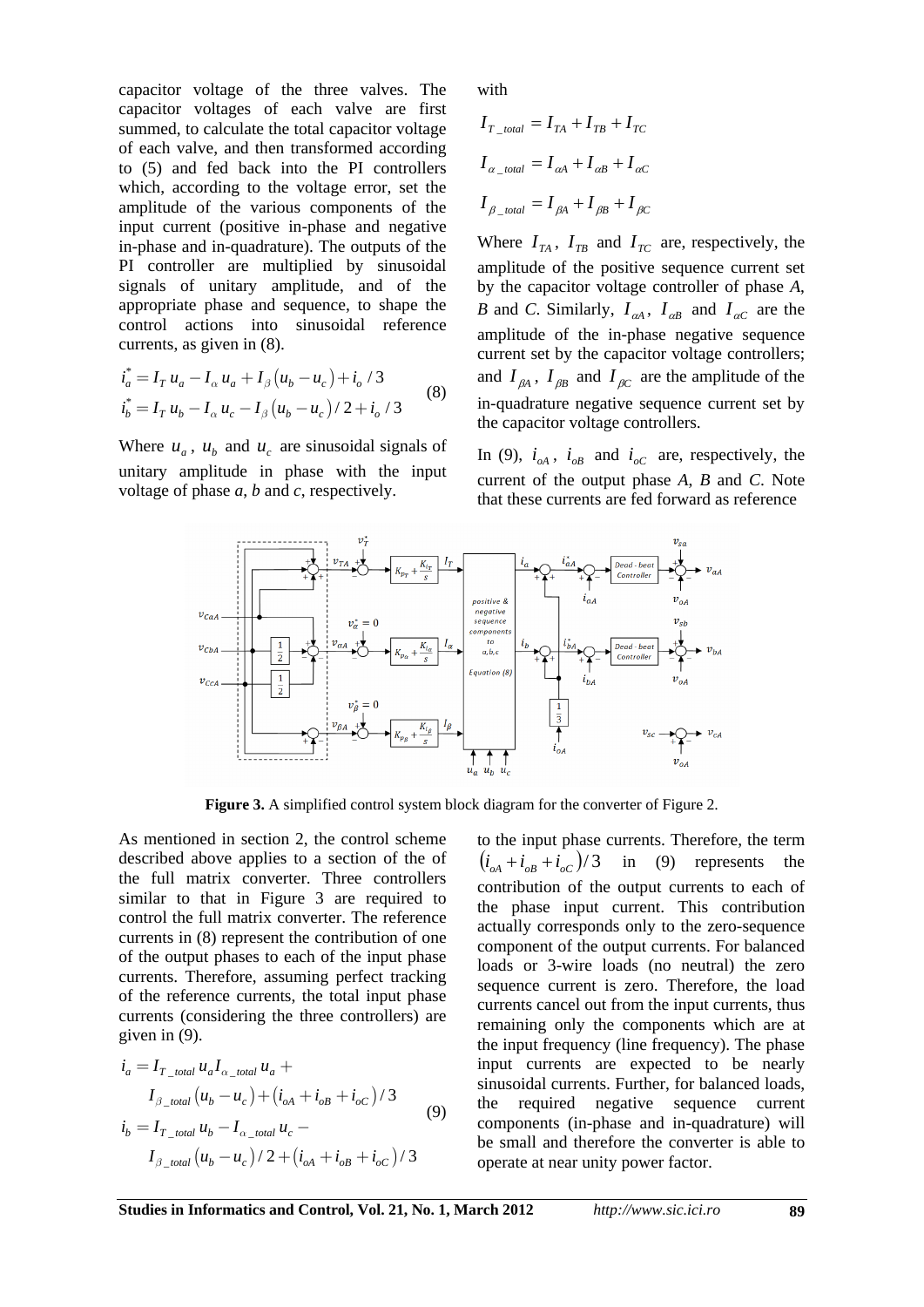### **4. Results**

To validate the proposals, a low power prototype of the converter of Figure 2, but having only one H-bridge module per valve, was built and tested for load impacts while it operates as a frequency changing converter from 50 Hz to  $16^{2/3}$  Hz. This low frequency output  $(16^{2/3}$  Hz) is typical in distribution of electricity to railways systems. This section presents some experimental results of system response to load impact. Simulation results which confirm operation of the a full matrix converter having two H-bridge modules per valve, hence 18 H-bridge in total, are also presented.

Figure 4 shows a photograph of the experimental system. The H-bridge modules use 100 V, 50 A MOSFETs as switching device, switching at 1 kHz. The DC capacitor voltage is set to 50 V. The prototype converter is controlled by a DSP DSK 6713 board equipped with a daughter board which implements an analogue interface and PWM units. The parameters of the PI controllers of Figure 3 are chosen so that the voltage regulation loop has a response time of 200 ms.



**Figure 4.** A photograph of the experimental system.

#### **4.1 Results load impact test**

This section presents the system response to load impacts when the experimental system operates as a  $16^{2/3}$  voltage source, to feed an R-L load, while supplied from a 50 Hz system. In this test a switched R-L load is used to apply load steps from zero to full load and back again. Figure 5 shows system response when the load is shed on and it includes: phase input voltages and currents; reference output voltage

and load current; and the capacitor voltage of the three H-bridge modules. The results of Figure 5 correspond to voltages and currents as sampled, every 500 us, by the control system. Therefore, Figure 5 does not generally show the effect of switching of the power converters. Experimental steady-state converter voltages and currents waveforms, as captured by a digital storage scope, are shown in Figure 6.



**Figure 5.** System response to a load impact when frequency changing operates a power supply at 162/3 Hz output.

As seen from Figure 5, following the load step, the capacitor voltage of all three H-bridge modules start dropping but recover, as expected from design specifications of the capacitor voltage controllers, within 200 ms.

Figure 6 shows the voltage and current of phase *a* along with the PWM voltage of the H-bridge module of this phase. As expected, the phase current is a complex current waveform which contains components at the input frequency (50 Hz) and the output frequency  $(16^{2/3}$  Hz). The voltage across the H-bridge is a three-level PWM voltage waveform. This voltage forces the phase a current. Therefore, in addition to the high frequency components (due to the switching), the H-bridge voltage contains the 50 Hz and  $16^{2/3}$  Hz frequency components.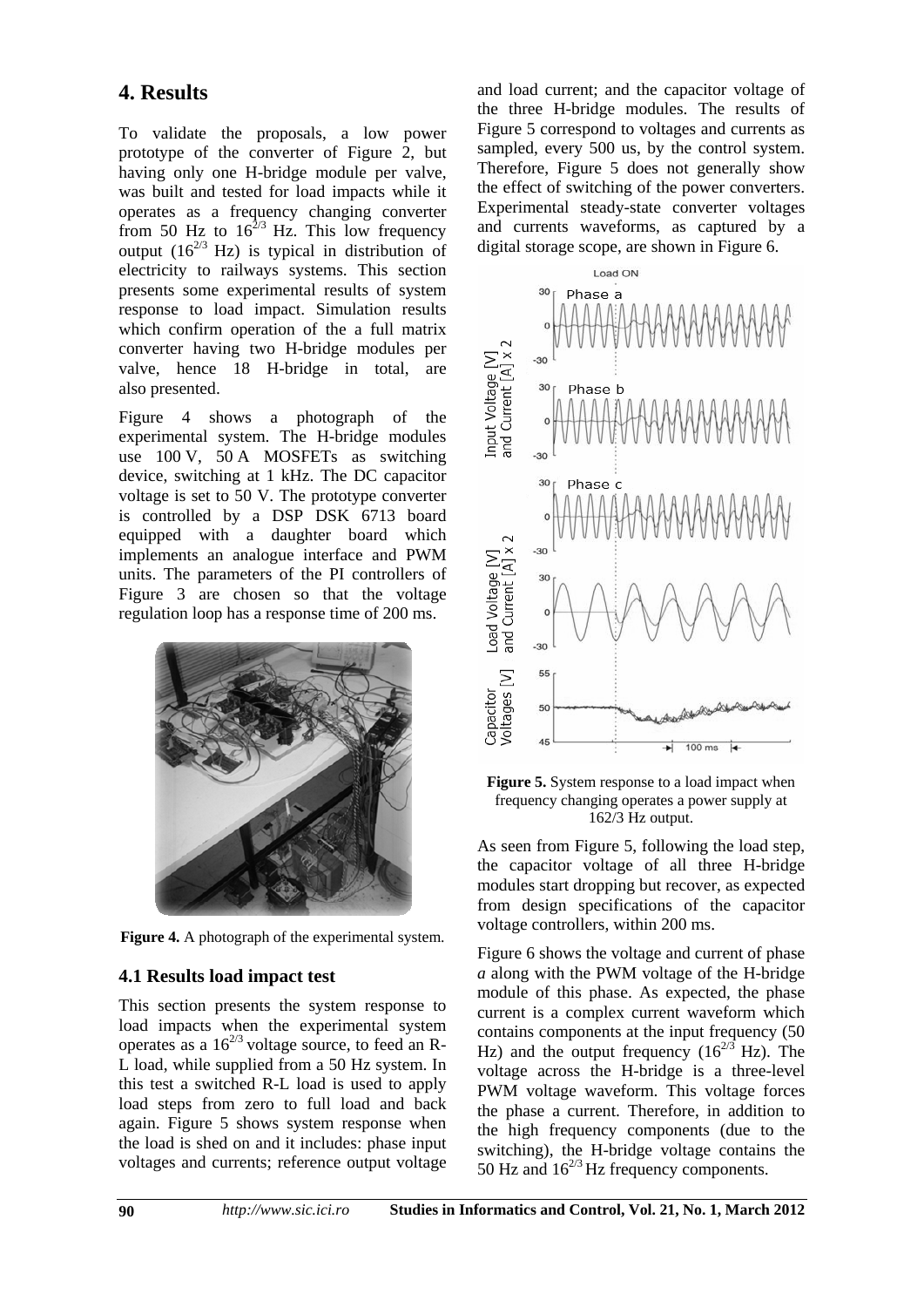

**Figure 6.** Voltage and current phase a (top). Scale: 20 V/div and 5 A/div. H-bridge converter voltage phase a (bottom). Scale: 40 V/div.

Figure 7 (top) shows that the capacitor voltage of the H-bridge of phase *a*, *b* and *c* are well balanced and, as expected, kept at 50 V, thus confirming a good performance of the proposed control system. For the purpose of synchronisation, Figure 7 also shows the load current. This is repeated in Figure 8 but now along with the output voltage. As seen from Figure 8, the quality of the load current is very high (nearly sinusoidal). The waveform of the output voltage is not common in standard converters. However, neglecting the high frequency components, this voltage waveform should contain only the  $16^{2/3}$  Hz component. This claim is supported by the high quality of the load current.



**Figure 7.** Capacitor voltages (top). Scale: 20 V/div. Load current (bottom). Scale: 5A/div.

In general, the results of Figure 5 to Figure 8 demonstrate good operation of the converter under the proposed control system, with an excellent performance in rejecting load disturbances; capacitor voltages well regulated; valve currents within normal operation values; and small ripple current, as expected from a converter which uses PWM modulation technique.



**Figure 8.** Load voltage and current. Scale: 40 V/div and 5 A/div.

#### **4.2 Simulation of the full matrix MMC**

To further verify other aspects of the operation of the converter such as balancing of the capacitor voltages and its ability to operate at near unity power factor, a simulation study in PSIM (simulation software for conversion and control) was carried out. The study uses a detailed converter model of the full matrix topology  $(3\times3)$ matrix converter), in this case using two H-bridge modules per valve. Therefore, the overall converter uses 18 H-bridge modules. Figure 9 shows system response to a load step similar to that of Figure 5. Note that there is only a small



**Figure 9.** Simulation load impact full matrix converter (18 H-bridge modules). DC capacitor voltages correspond to the voltage deviation with respect to the reference DC voltage.